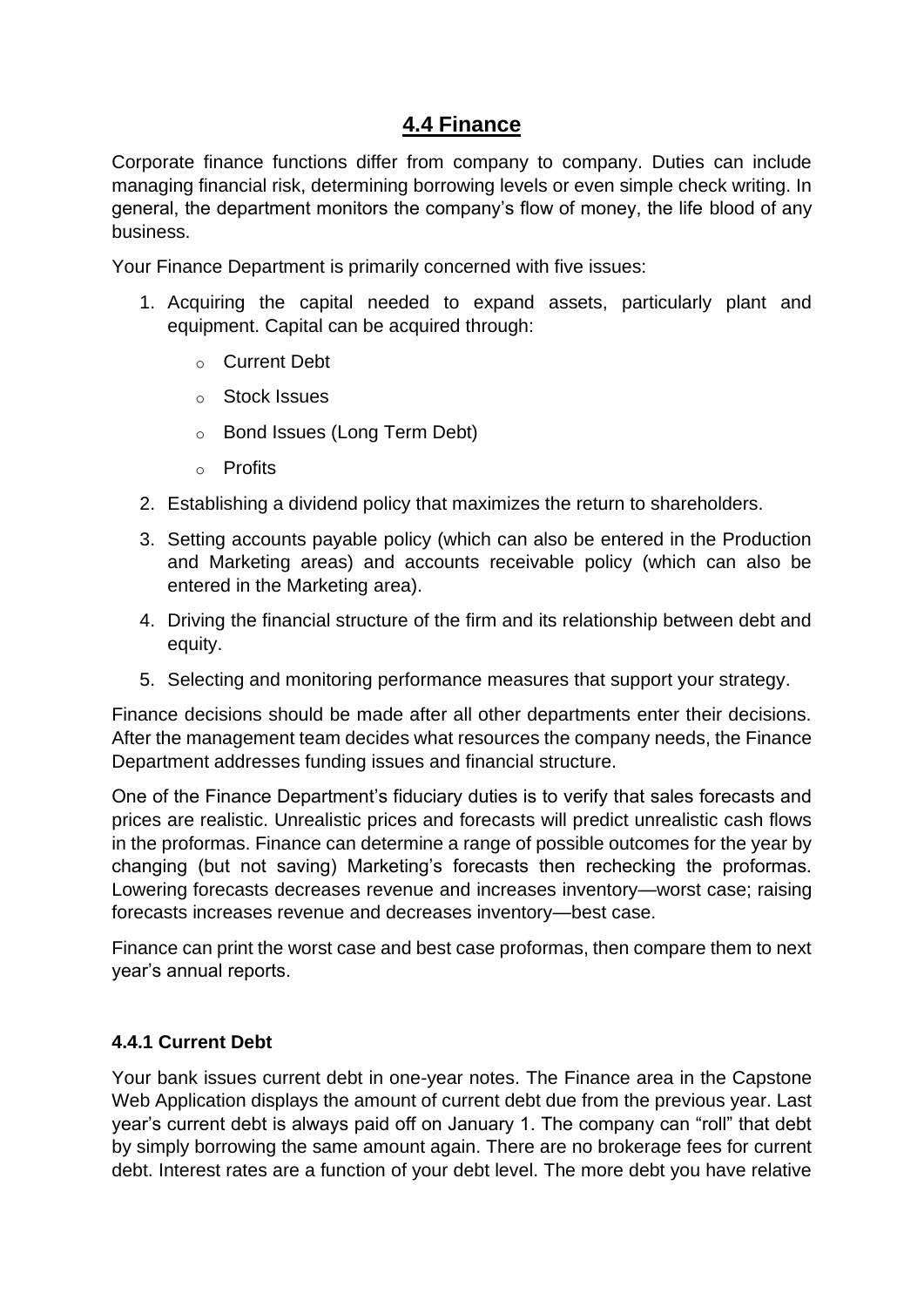to your assets, the more risk you present to debt holders and the higher the current debt rates.

As a general rule, companies fund short term assets like accounts receivable and inventory with current debt offered by banks.

Bankers will loan current debt up to about 75% of your accounts receivable (found on last year's balance sheet) and 50% of this year's inventory. They estimate your inventory for the upcoming year by examining last year's income statement. Bankers assume your worst case scenario will leave a three- to four-month inventory and they will loan you up to 50% of that amount. This works out to be about 15% of the combined value of last year's total direct labor and total direct material, which display on the income statement.

Bankers also realize your company is growing, so as a final step bankers increase your borrowing limit by 20% to provide you with room for expansion in inventory and accounts receivable.

#### **4.4.2 Bonds**

All bonds are 10-year notes. Your company pays a 5% brokerage fee for issuing bonds. The first three digits of the bond, the series number, reflect the interest rate. The last four digits indicate the year in which the bond is due. The numbers are separated by the letter S which stands for "series." For example, a bond with the number 12.6S2017 has an interest rate of 12.6% and is due December 31, 2017.

As a general rule, bond issues are used to fund long term investments in capacity and automation.

Bondholders will lend total amounts up to 80% of the value of your plant and equipment (the Production Department's capacity and automation). Each bond issue pays a coupon, the annual interest payment, to investors. If the face amount or principal of bond 12.6S2017 were \$1,000,000, then the holder of the bond would receive a payment of \$126,000 every year for ten years. The holder would also receive the \$1,000,000 principal at the end of the tenth year.

When issuing new bonds, the interest rate will be 1.4% over the current debt interest rates. If your current debt interest rate is 12.1%, then the bond rate will be 13.5%.

You can buy back outstanding bonds before their due date. A 1.5% brokerage fee applies. These bonds are repurchased at their market value or street price on January 1 of the current year. The street price is determined by the amount of interest the bond pays and your credit worthiness. It is therefore different from the face amount of the bond. If you buy back bonds with a street price that is less than its face amount, you make a gain on the repurchase. This will be reflected as a negative write-off on the income statement.

Bonds are retired in the order they were issued. The oldest bonds retire first. There are no brokerage fees for bonds that are allowed to mature to their due date.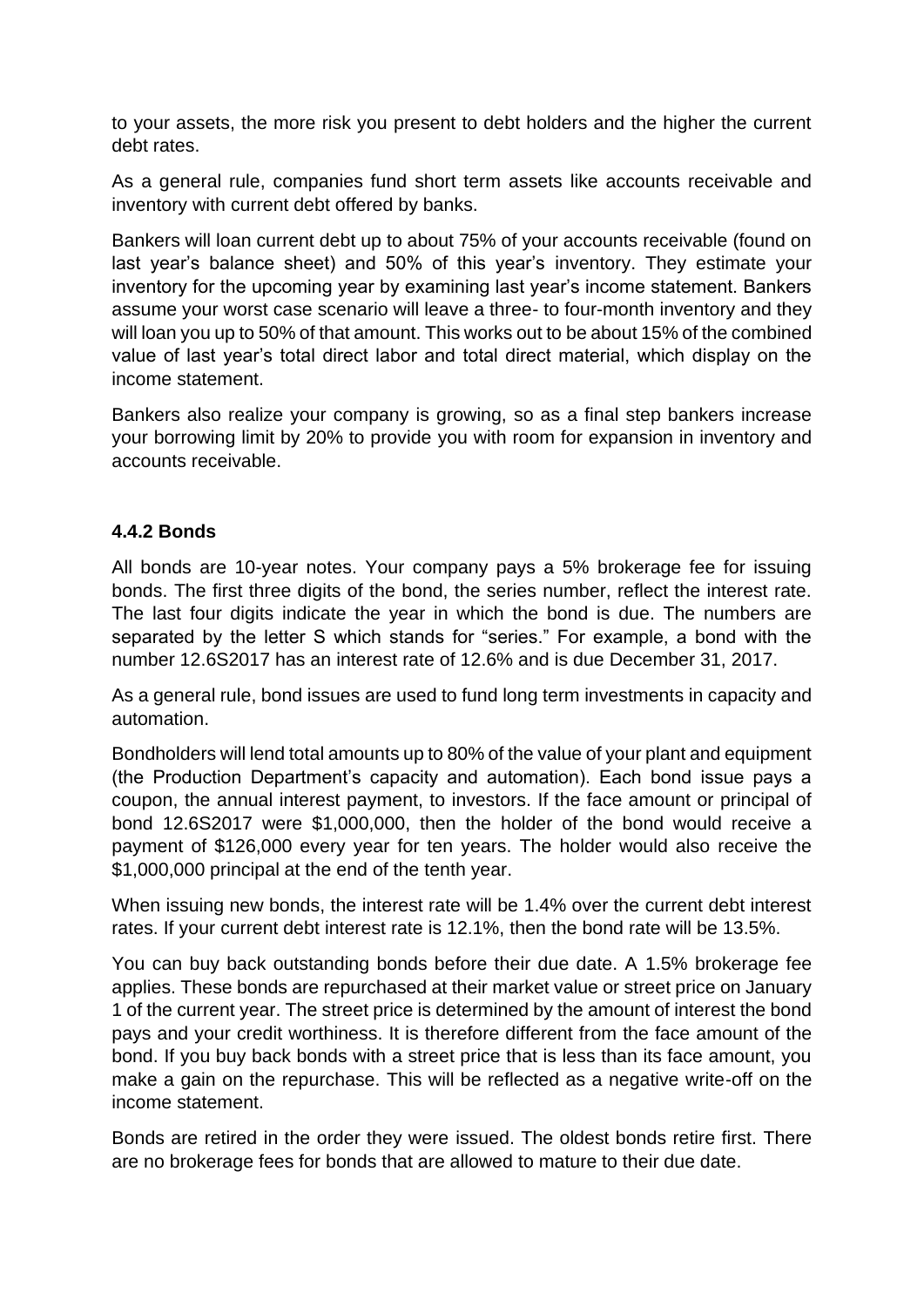If a bond remains on December 31 of the year it becomes due, your banker lends you current debt to pay off the bond principal. This, in effect, converts the bond to current debt. This amount is combined with any other current debt due at the beginning of the next year.

### **When Bonds Are Retired Early**

A bond with a face amount of \$10,000,000 could cost \$11,000,000 to repurchase because of fluctuations in interest rates and your credit worthiness. A 1.5% brokerage fee applies. The difference between the face value and the repurchase price will reflect as a gain or loss in the income statement's fees and write-offs.

### **When Bonds Come Due**

Assume the face amount of bond 12.6S2017 is \$1,000,000. The \$1,000,000 repayment is acknowledged in your reports and spreadsheets in the following manner: Your annual reports from December 31, 2017 would reflect an increase in current debt of \$1,000,000 offset by a decrease in long term debt of \$1,000,000. The 2017 spreadsheet will list the bond because you are making decisions on January 1, 2017, when the bond still exists. Your 2018 spreadsheet would show a \$1,000,000 increase in current debt and the bond no longer appears.

### **Bond Ratings**

Each year your company is given a credit rating that ranges from AAA (best) to D (worst). In Capstone, ratings are evaluated by comparing current debt interest rates with the prime rate. If your company has no debt at all, your company is awarded an AAA bond rating. As your debt-to-assets ratio increases, your current debt interest rates increase. Your bond rating slips one category for each additional 0.5% in current debt interest. For example, if the prime rate is 10% and your current debt interest rate is 10.5%, then you would be given an AA bond rating instead of an AAA rating.

## **4.4.3 Stock**

Stock issue transactions take place at the current market price. Your company pays a 5% brokerage fee for issuing stock. New stock issues are limited to 20% of your company's outstanding shares in that year.

As a general rule, stock issues are used to fund long term investments in capacity and automation.

Stock price is driven by book value, the last two years' earnings per share (EPS) and the last two years' annual dividend.

Book value is equity divided by shares outstanding. Equity equals the common stock and retained earnings values listed on the balance sheet. Shares outstanding is the number of shares that have been issued. For example, if equity is \$50,000,000 and there are 2,000,000 shares outstanding, book value is \$25.00 per share.

EPS is calculated by dividing net profit by shares outstanding.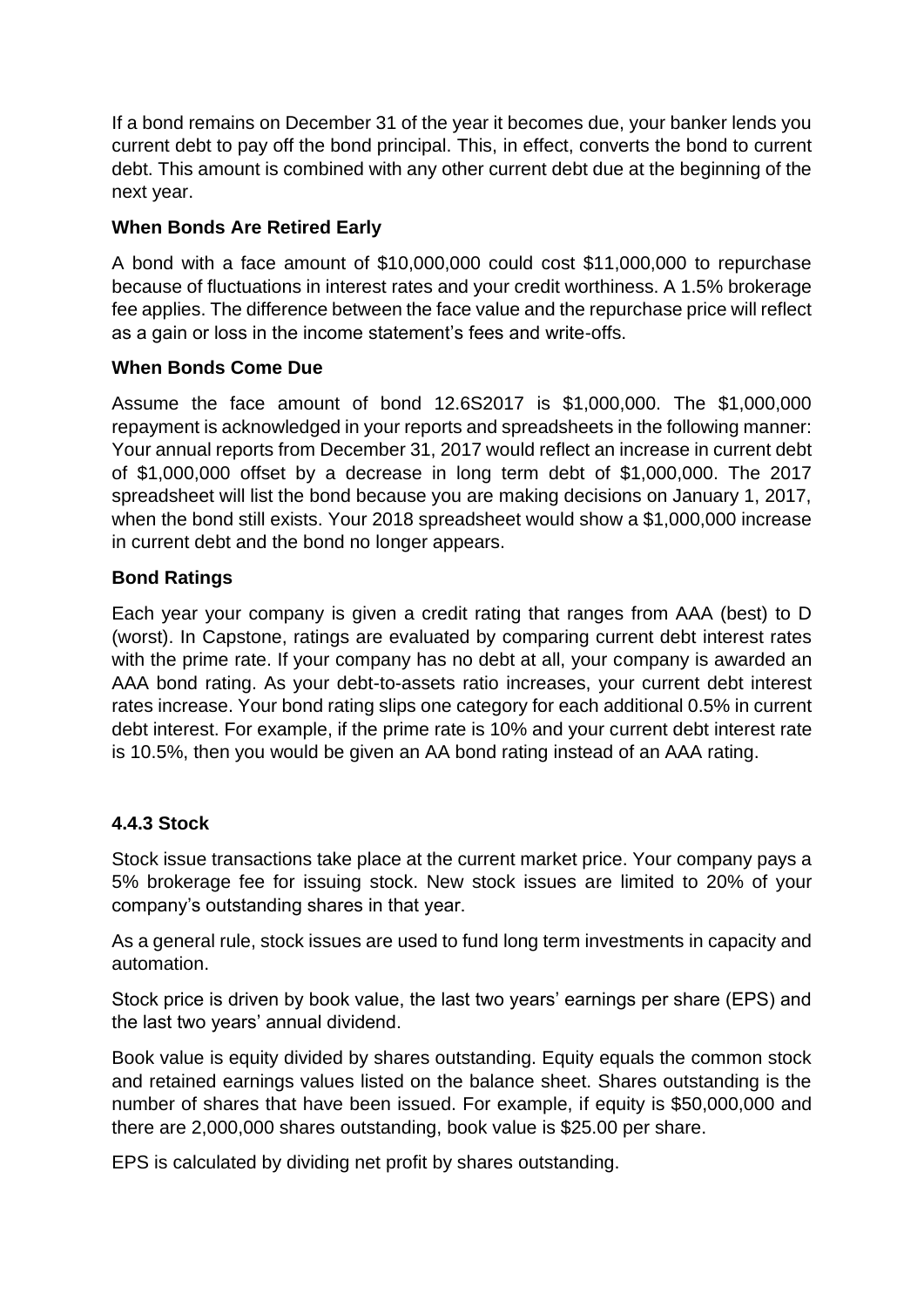The dividend is the amount of money paid per share to stockholders each year. Stockholders do not respond to dividends beyond the EPS; they consider them unsustainable. For example, if your EPS is \$1.50 per share and your dividend is \$2.00 per share, stockholders would ignore anything above \$1.50 per share as a driver of stock price. In general, dividends have little effect upon stock price. However, Capstone is unlike the real world in one important aspect– there are no external investment opportunities. If you cannot use profits to grow the company, idle assets will accumulate. Capstone is designed such that in later rounds your company is likely to become a cash cow, spinning off excess cash. How you manage that spin-off is an important consideration in the endgame and dividends are an important tool at your disposal.

You can retire stock. The amount cannot exceed the lesser of either:

- o 5% of your outstanding shares, listed on page 2 of last year's Courier; or
- o Your total equity listed on page 3 of last year's Courier.

You are charged a 1.5% brokerage fee to retire stock.

#### **4.4.4 Emergency Loans**

Financial transactions are carried on throughout the year directly from your cash account. If you manage your cash position poorly and run out of cash, the simulation will give you an emergency loan to cover the shortfall. The loan comes from a gentleman named Big Al, who arrives at your door with a checkbook and a smile. Big Al lends you the exact amount of your shortfall. You pay one year's worth of current debt interest on the loan and Big Al adds a 7.5% penalty fee on top to make it worth his while.

For example, suppose the current debt interest rate is 10% and you are short \$10,000,000 on December 31. You pay one year's worth of interest on the \$10,000,000 (\$1,000,000) plus an additional 7.5% or \$750,000 penalty.

Emergency loans are combined with any current debt from last year. The total amount displays in the Due This Year cell under Current Debt.

You do not need to do anything special to repay an emergency loan. However, you need to decide what to do with the current debt (pay it off, re-borrow it, etc.). The interest penalty only applies to the year in which the emergency loan is taken, not to future years.

Emergency loans depress stock prices, even when you are profitable. Stockholders take a dim view of your performance when they witness a liquidity crisis.

Emergency loans are often encountered when last year's sales forecasts were higher than actual sales or when the Finance Department failed to raise funds needed for expenditures like capacity and automation purchases.